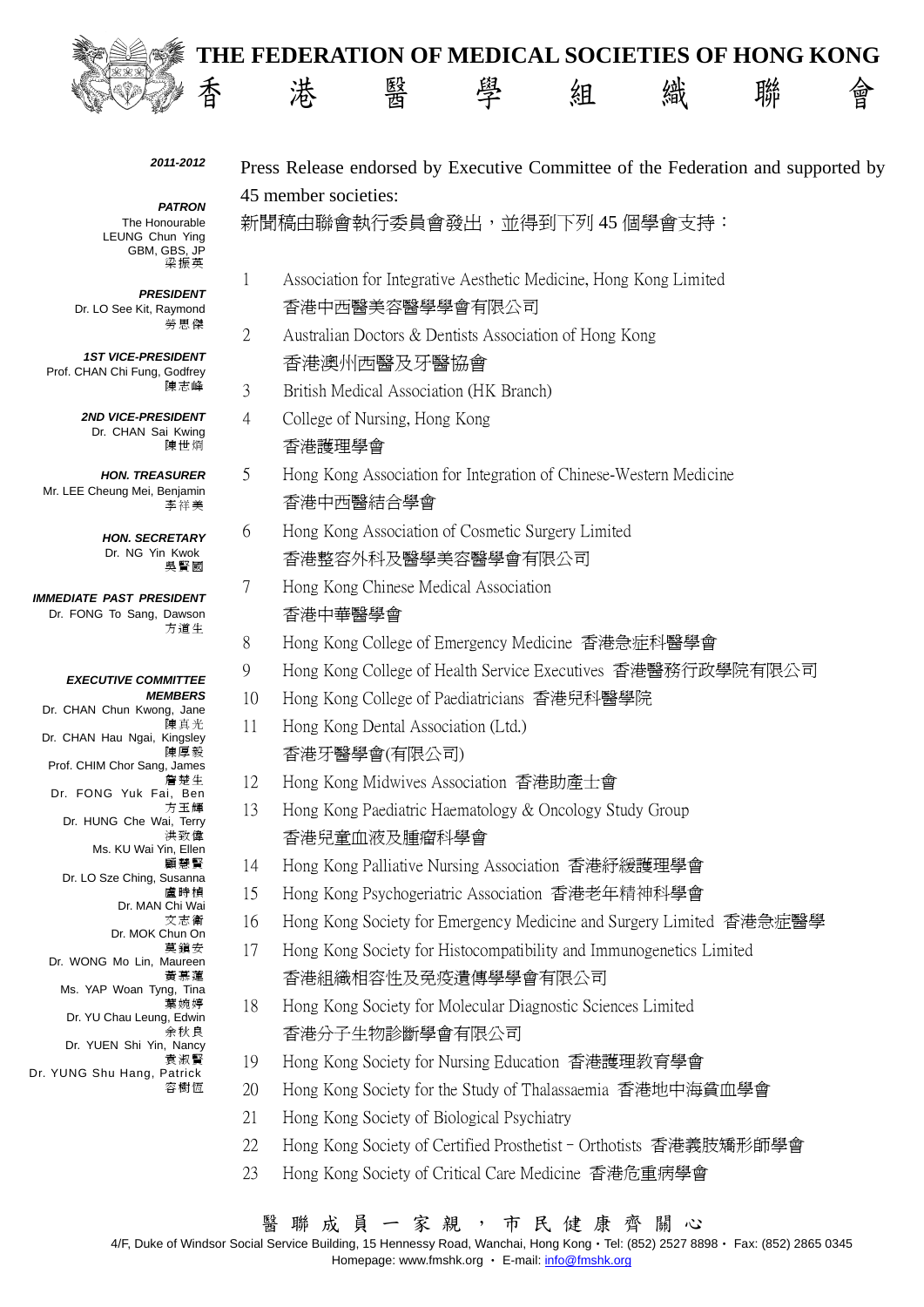

- 24 Hong Kong Society of Medical Genetics 香港醫學遺傳學學會
- 25 Hong Kong Society of Minimal Access Surgery 香港微創外科學會
- 26 Hong Kong Society of Plastic, Reconstructive and Aesthetic Surgeons 香港整形及整容外科醫學會
- 27 Hong Kong Surgical Laser Association 香港鐳射醫學會
- 28 The College of Dental Surgeons of Hong Kong 香港牙科醫學院
- <sup>29</sup> The Hong Kong Association for the Study of Liver Diseases Limited 香港肝病學 會
- 30 The Hong Kong Association of Oral and Maxillofacial Surgeons Ltd 香港口腔頜面外科學會
- 31 The Hong Kong Cancer Therapy Society 香港腫瘤化療學會
- 32 The Hong Kong College of Anaesthesiologists 香港麻醉科醫學院
- <sup>33</sup> The Hong Kong College of Mental Health Nursing Limited 香港精神健康護理學 院
- 34 The Hong Kong Nutrition Association Limited 香港營養學會有限公司
- 35 The Hong Kong Paediatric Society 香港兒科醫學會
- 36 The Hong Kong Pain Society Limited 香港疼痛學會有限公司
- 37 The Hong Kong Society for Infectious Diseases 香港傳染病醫學會
- 38 The Hong Kong Society of Cytogenetics Limited 香港細胞遺傳學學會有限公司
- 39 The Hong Kong Society of Diagnostic Radiologists 香港放射診斷科醫生協會
- 40 The Hong Kong Society of Haematology 香港血液科學會
- 41 The Hong Kong Society of Professional Optometrists 香港眼科視光師學會
- 42 The Hong Kong Society of Rheumatology 香港風濕學學會
- 43 The North American Medical Association Limited 美加醫學會
- 44 The Pharmaceutical Distributors Association of Hong Kong Limited 香港醫藥經銷業協會有限公司
- 45 The Society of Anaesthetists of Hong Kong 香港麻醉科學會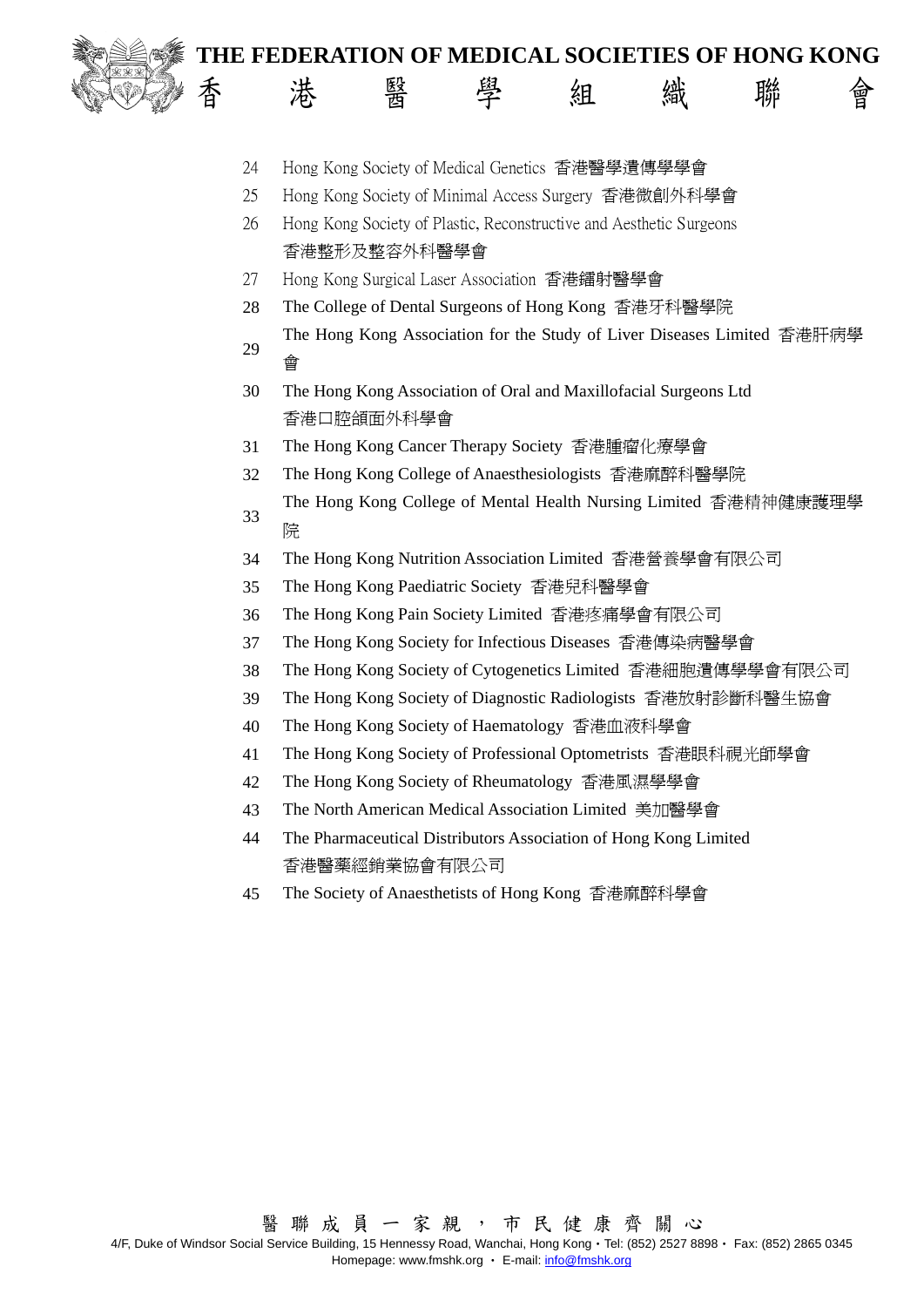

**、 香 港 醫 學 組 織 聯 會** 

## 出席代表

- 1. 勞思傑醫生 香港醫學組織聯會會長
- 2. 陳世烱醫生 香港醫學組織聯會第二副會長
- 3. 李祥美先生 香港醫學組織聯會財務長
- 4. 方道生醫生 香港醫學組織聯會前任會長
- 5. 陳真光醫生 香港醫學組織聯會委員及美加醫學會代表
- 6. 方玉輝醫生 香港醫學組織聯會委員及香港澳州西醫及牙醫協會會長
- 7. 張子明醫生 英國醫學會(香港分會) 前任會長
- 8. 蘇文傑醫生 香港傳染病醫學會會長
- 9. 黃守仁醫生 香港整形及整容外科醫學會會長
- 10. 應純原醫生 香港整容外科及醫學美容醫學會有限公司秘書長

聯絡代表: 陳小姐 (Nancy) 香港醫學組織聯會秘書處行政經理 電話:2821 3511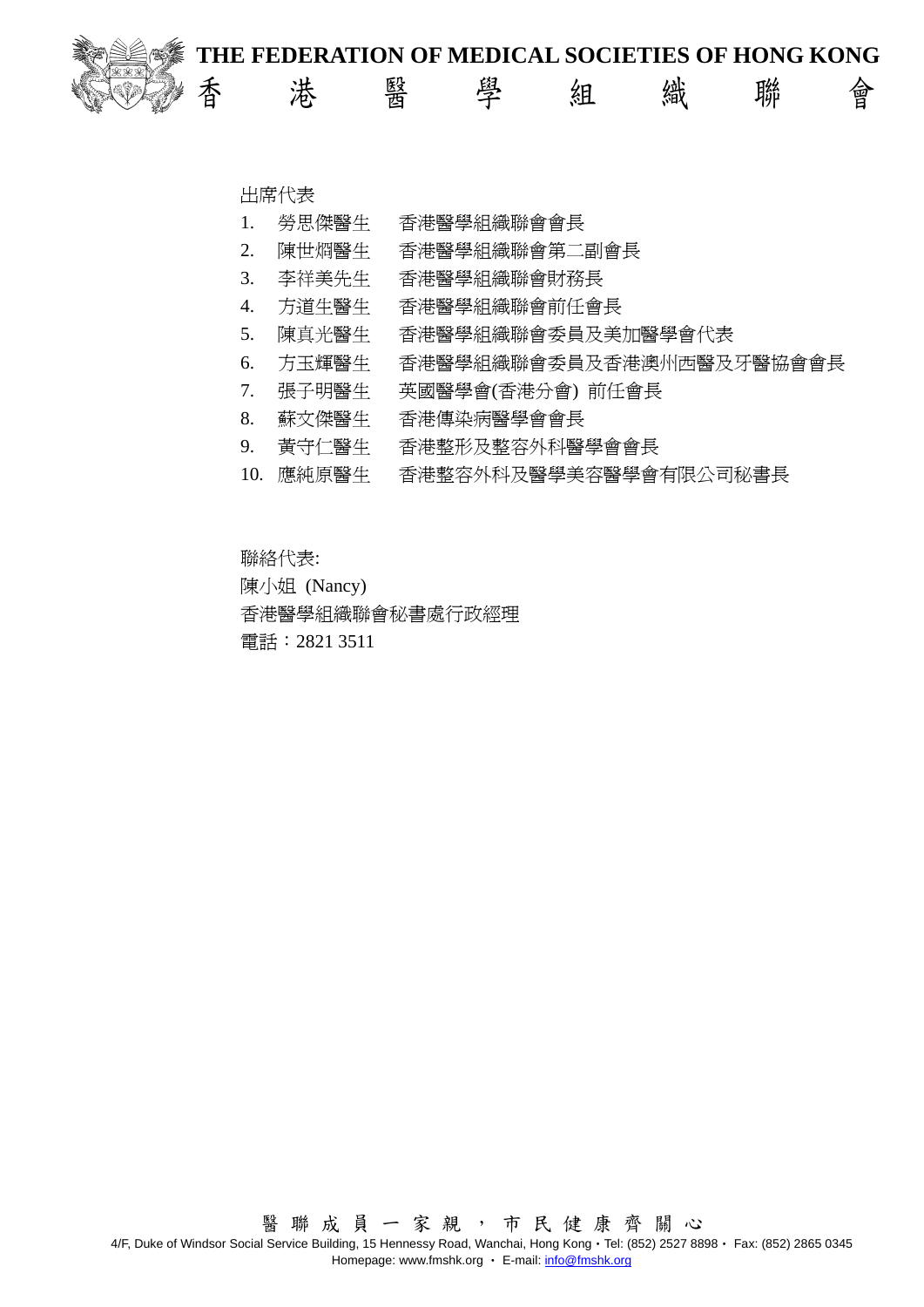

**Oct. 18, 2012** 

## **PRESS RELEASE**

## **THE FEDERATION OF MEDICIAL SOCIETIES OF HONG KONG**

In response to the recent serious medical incident and related public discussion, the Federation of Medical Societies of Hong Kong would like to make the following announcements:

#### **1. The monitoring of cosmetic business in relation to medical related procedures**

In the best interests of consumers and patients, there must be a clear line drawn between cosmetic business and cosmetic medicine. Cosmetic business is commercial activity subject to consumer safety protection regulations. Cosmetic medicine involves many medical specialties. This is a form of medical treatment provided by doctors. Only registered medical practitioners or registered dentists are allowed to provide cosmetic treatments appropriate to their specialties, level of training and experience. For patient safety protection, any doctors with misconducts or providing services below the expected standards will be subjected to disciplinary actions by the regulatory professional bodies.

The following are some relevant suggestions regarding this aspect:

- a. Define in detail what process or treatment should not be carried out by commercial business entities, including cosmetic business, in the absence of registered doctors.
- b. Continuous and regular monitoring of cosmetic business.
- c. More education to the public on potential risk and dangers related to cosmetic treatment, so that citizens can make a fully informed choice of their own.
- d. Monitoring of advertisement in beauty business especially its genuineness.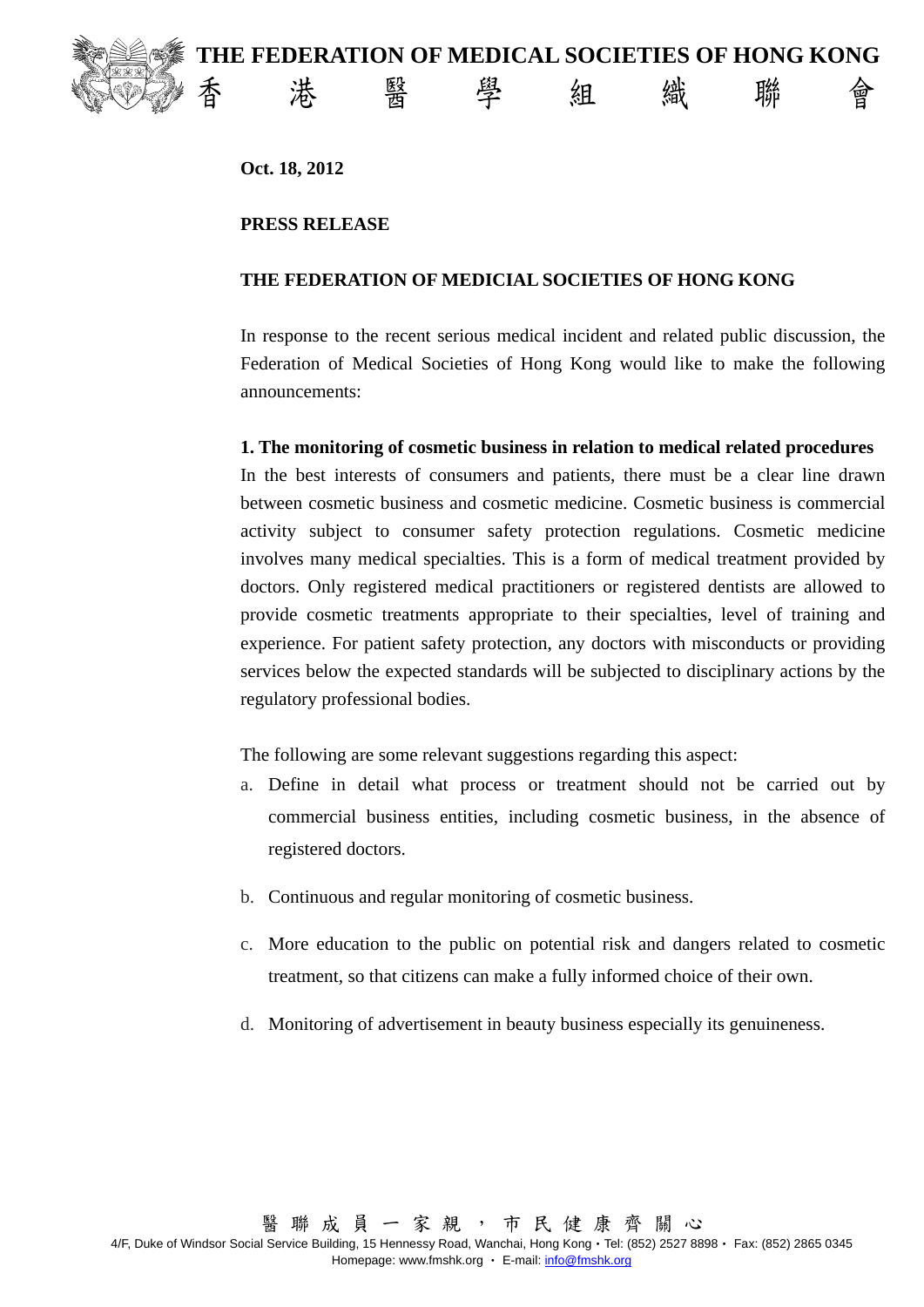# **、 香 港 醫 學 組 織 聯 會**

# **2. The monitoring of use of experimental procedures, and blood and pharmaceutical Products**

All clinical procedures of experimental nature, or of a high risk/benefit ratio, which are not yet evidence based or clinically proven, should only be performed with prior approval by appropriate ethical review board and written informed consent of the patients. The procedure needs to be supported with independent expert opinion, and carried out only by professionals with accredited training in the field. Procedures involving blood products and any pharmaceutical products should always be performed with the highest level of infection control, safety measures and other aspects of care in mind.

In line with other developed countries, the Hong Kong SAR Government should set up guidelines to regulate the use of human cellular products including the use of stem cells and ex-vivo expanded immune cells.

# **3. The doctors' professional conduct**

From the ancient days more than 2000 years ago in Greece with the Hippocratic Oath, to the modern days of Declaration of Geneva and code of good practice by various international professional bodies and medical councils, doctors have always been required to follow a very strict conduct.

Doctors should always put their patients' health as the first consideration, to do them good and do no harm. Doctors should respect their patients and their privacy, and safeguard the professional dignity and professionalism. Doctors should not permit consideration of factors such as ethnic origin, nationality, political affiliation, social standing or any other factors to intervene between their duties and their patients. Such factors would also include financial advantages.

Doctors should always remind ourselves of these principles and code of conduct. Our patients place their health and lives in doctors' hands, and doctors shoulder a huge responsibility. With an ever-evolving modern world of medicine and technology, medical professionals will continue to face ethical issues and moral challenges. It is of utmost importance that the medical professionals should abide by the well laid out professional conduct, and as the old Chinese saying goes, treat your patients like treating your own children.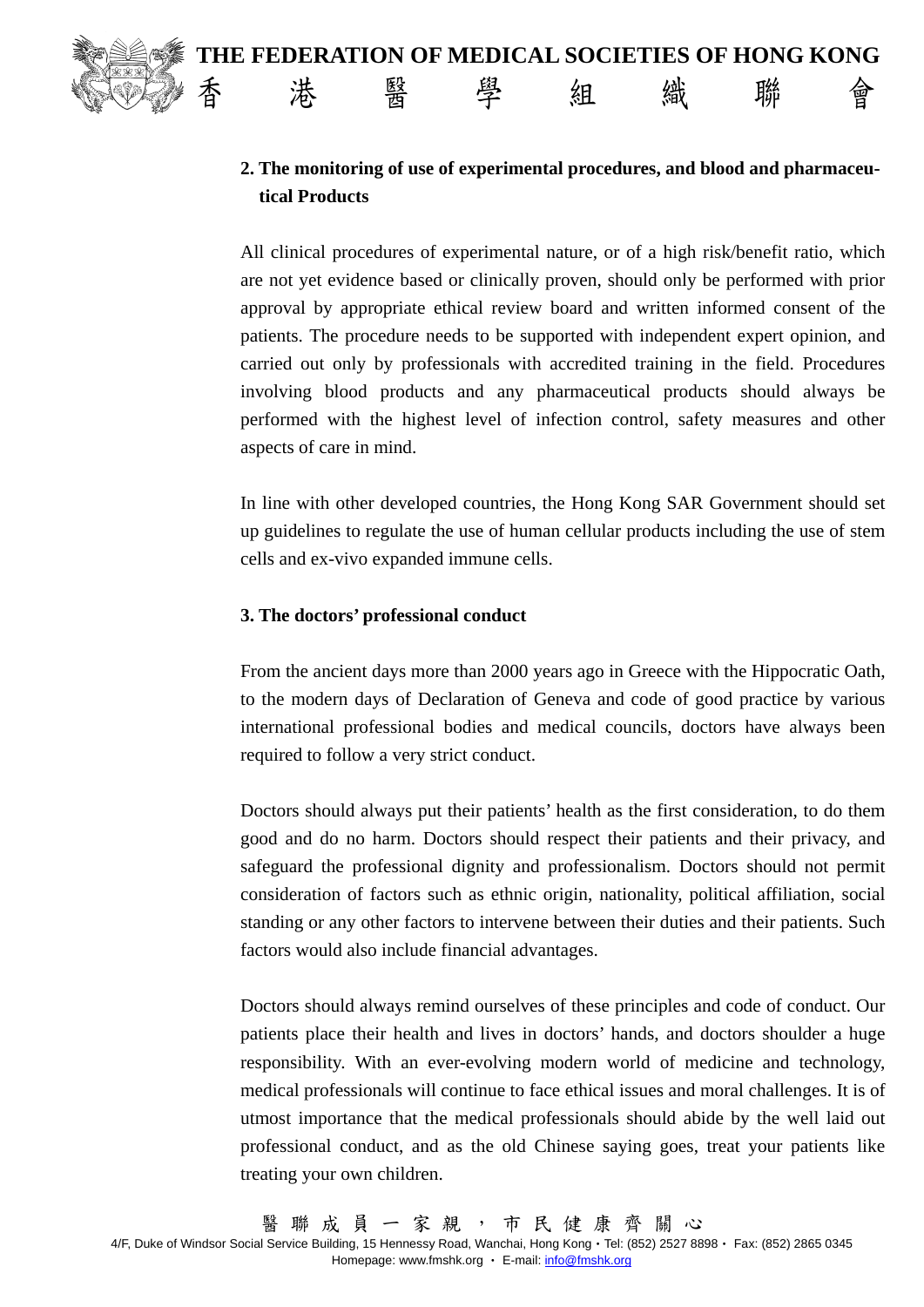

 **THE FEDERATION OF MEDICAL SOCIETIES OF HONG KONG 、 香 港 醫 學 組 織 聯 會** 

> **The Federation of Medical Societies of Hong Kong** was established in 1965, and currently has a membership of 131 professional societies. Founding members are Hong Kong Medical Association and British Medical Association (Hong Kong Branch). Member societies include doctors, dentists, nursing, pharmaceutical and allied health professionals. The Federation of Medical Societies of Hong Kong endeavours to provide the leadership and mechanism whereby the activities of member societies can be coordinated to promote professional interests, achieve fraternity and to advance common ideals of the medical and health professions of Hong Kong.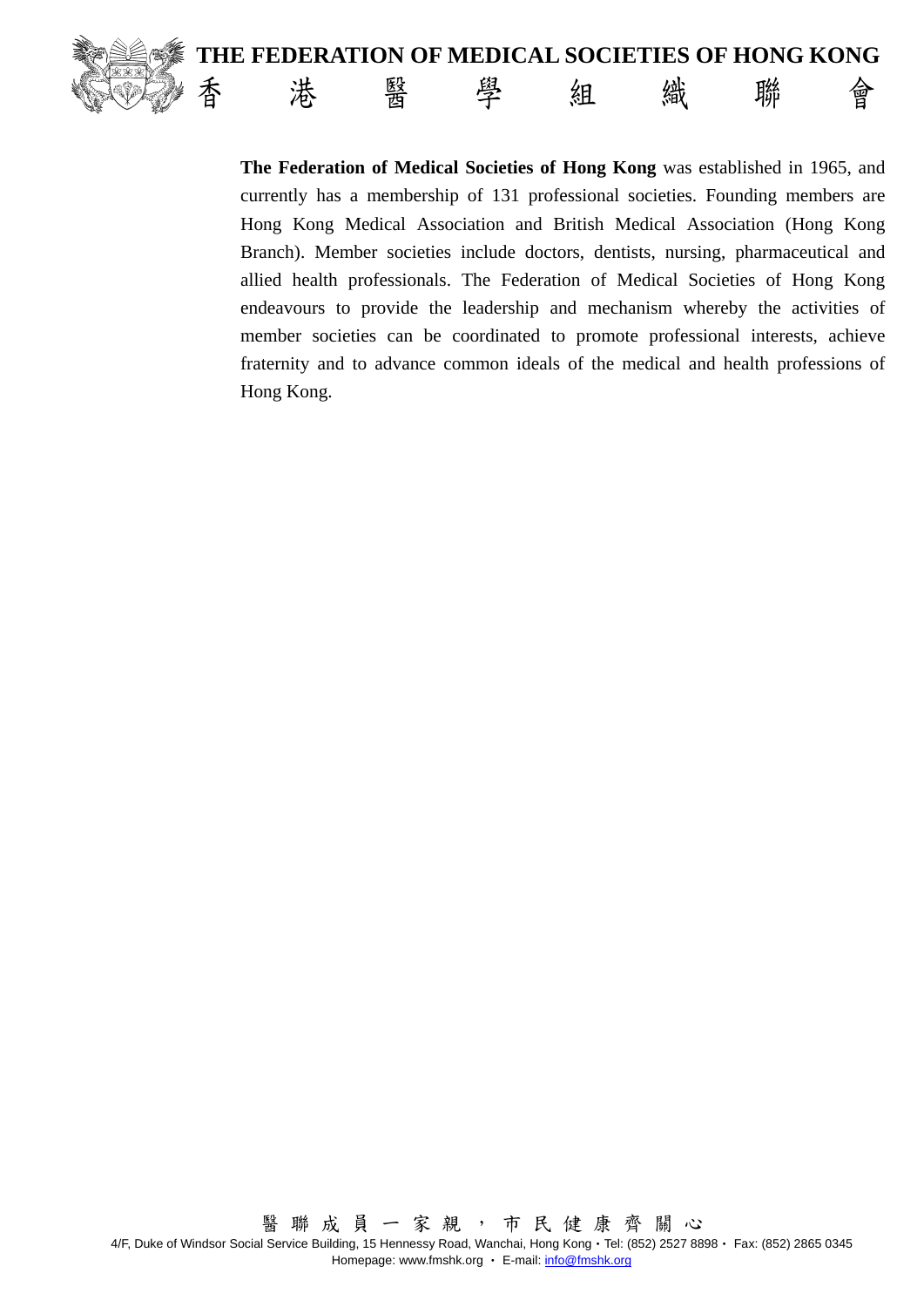

# 二零一二年十月十八日

## 新聞稿

# 香港醫學組織聯會

香港醫學組織聯會對於近期的嚴重醫療事故及社會的討論,作出以下聲明:

#### 1. 規管與美容業有關的醫療程序

為維護消費者和病人的最佳權益,美容業務及醫學美容之間,必須有一個明確的 界線。美容業務是商業活動,受到保護消費者安全法規規管。醫學美容涵蓋不同 專科。這是由醫生提供的醫學治療。只有註冊醫生或註冊牙醫,才可根據自己的 專科、培訓和經驗水平,提供適切的美容治療。為了確保病人的安全,任何醫生 如有失德或提供低於應有水平的醫療,將受到監管的專業機構紀律處分。

以下是關乎規管美容業務及醫學美容而作出的具體建議:

- a. 政府應詳細列明,美容中心或業務在沒有註冊醫生的情況下,不可進行的醫 療程序。
- b. 政府應持續並定期監察所有美容中心。
- c. 政府應加強有關醫學美容的潛在危機和風險的教育,令市民可以作出有知情 選擇。
- d. 政府應加強監管所有美容的廣告,以肯定其真確性。

## 2. 規管實驗醫療程序及藥物和血液製品

所有實驗性,或高風險/低效益的醫療程序,在還未有醫療實証或有效的臨床証 實前,均應得到道德委員會的認可及有效的病人知情同意。此等醫療程序亦需有 獨立專家意見支持,並由具認證訓練的專業人員進行。當過程涉及血液製品或任 何藥物,亦應要進行最高級別的感染控制,安全措施及其他方面的照顧。

香港政府應跟隨各先進國家,立指引規管人體細胞產品包括幹細胞及其他人工培 養的免疫細胞。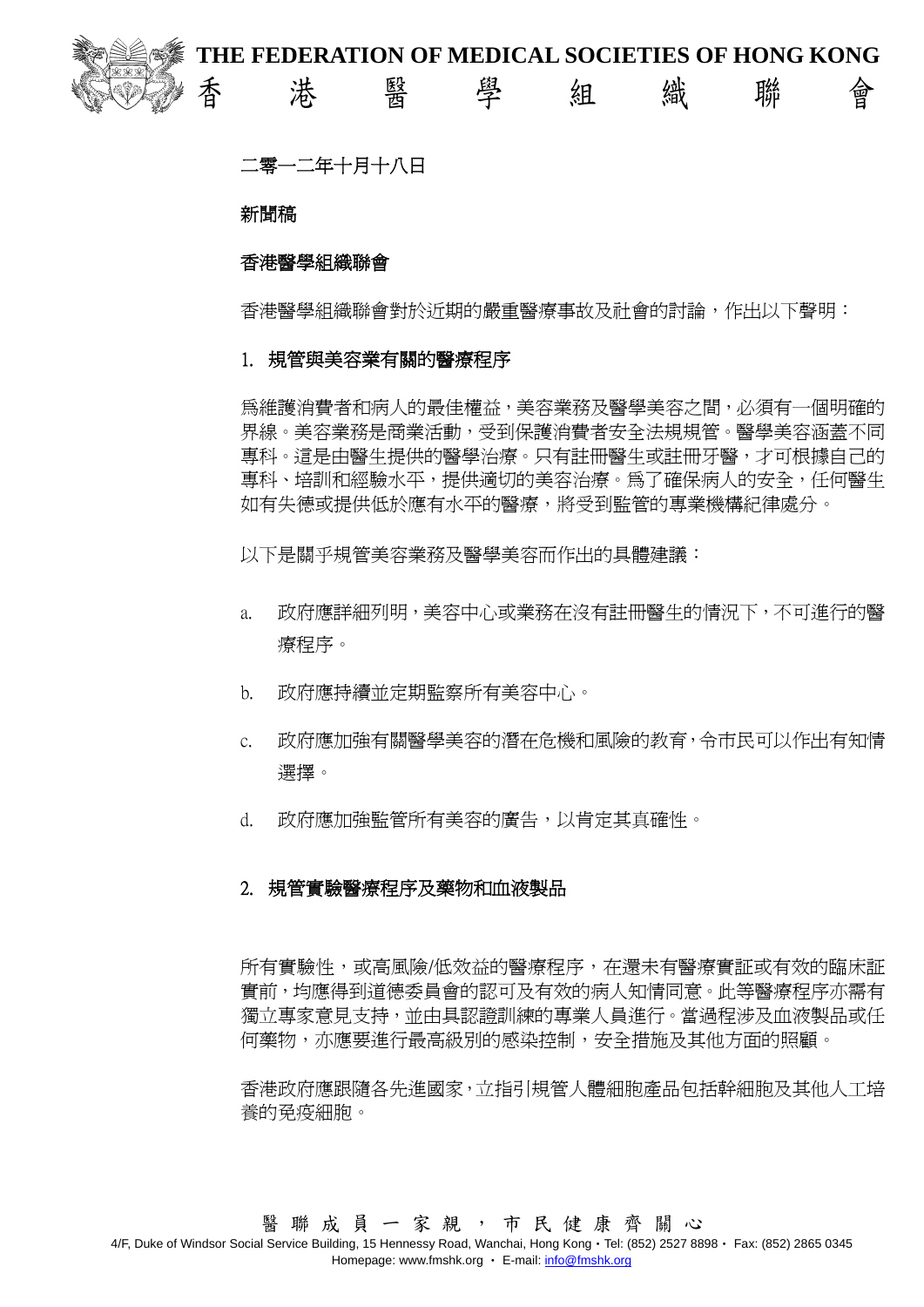

#### *2011-2012*  3. 醫生操守

*PATRON*  The Honourable LEUNG Chun Ying GBM, GBS, JP 梁振英

#### *PRESIDENT*

Dr. LO See Kit, Raymond 勞思傑

*1ST VICE-PRESIDENT*  Prof. CHAN Chi Fung, Godfrey 陳志峰

> *2ND VICE-PRESIDENT*  Dr. CHAN Sai Kwing 陳世烱

#### *HON. TREASURER*  Mr. LEE Cheung Mei, Benjamin

李祥美

#### *HON. SECRETARY*  Dr. NG Yin Kwok

吳賢國

*IMMEDIATE PAST PRESIDENT*  Dr. FONG To Sang, Dawson 方道生

#### *EXECUTIVE COMMITTEE MEMBERS*

Dr. CHAN Chun Kwong, Jane 陳真光 Dr. CHAN Hau Ngai, Kingsley 陳厚毅 Prof. CHIM Chor Sang, James 詹楚生 Dr. FONG Yuk Fai, Ben 方玉輝 Dr. HUNG Che Wai, Terry 洪致偉 Ms. KU Wai Yin, Ellen 顧慧賢 Dr. LO Sze Ching, Susanna 盧時楨 Dr. MAN Chi Wai 文志衛 Dr. MOK Chun On 莫鎮安 Dr. WONG Mo Lin, Maureen 黃慕蓮 Ms. YAP Woan Tyng, Tina 葉婉婷 Dr. YU Chau Leung, Edwin 余秋良 Dr. YUEN Shi Yin, Nancy 袁淑賢 Dr. YUNG Shu Hang, Patrick 容樹恆

醫生業界由自古希臘二千多年前的希波克拉底誓言(Hippocratic oath) 開始,到 如近代的日內瓦宣言(Declaration of Geneva)及世界各地醫委會的守則等,都是有 一套嚴謹的專業操守要遵從。

醫者需以病人健康和福祉為首任,絕不可以蓄意對病人構成傷害。醫生應尊重 病人及其私隱,並維護業界尊嚴及專業精神。醫者的專業判斷,不應受到病人 種族,國籍,政治考慮,宗教,社會地位或任何其他因素影響。金錢上的得益 亦包括在內。

醫者須無時無刻提醒自己,警惕自己,我們行醫的宗旨及應有的操守。病人及 家屬將健康生命交託給醫生,我們行醫者肩負著一個重大的責任和使命。現今 社會日新月異,醫療領域及科技不斷發展及蛻變,醫生在道德倫理上遇到爭議 的時侯,應緊記醫者誓言,以醫者父母心精神,設身處地爲病人著想。

**香港醫學組織聯會**於一九六五年成立,現有一百三十一個成員組織。創會成員 為香港醫學會及英國醫學會香港分會。學會成員包括:醫生、牙醫、護士、藥 劑師及各專職醫療團體。香港醫學組織聯會致力提供領導及制定機制,以提供 各會員學會籌辦活動,藉此向外推廣業內的專業權益,團結會員力量,以及為 香港醫學、牙科、專業醫療人員的共同理想奮鬥。

4/F, Duke of Windsor Social Service Building, 15 Hennessy Road, Wanchai, Hong Kong‧Tel: (852) 2527 8898‧ Fax: (852) 2865 0345 Homepage: www.fmshk.org • E-mail: info@fmshk.org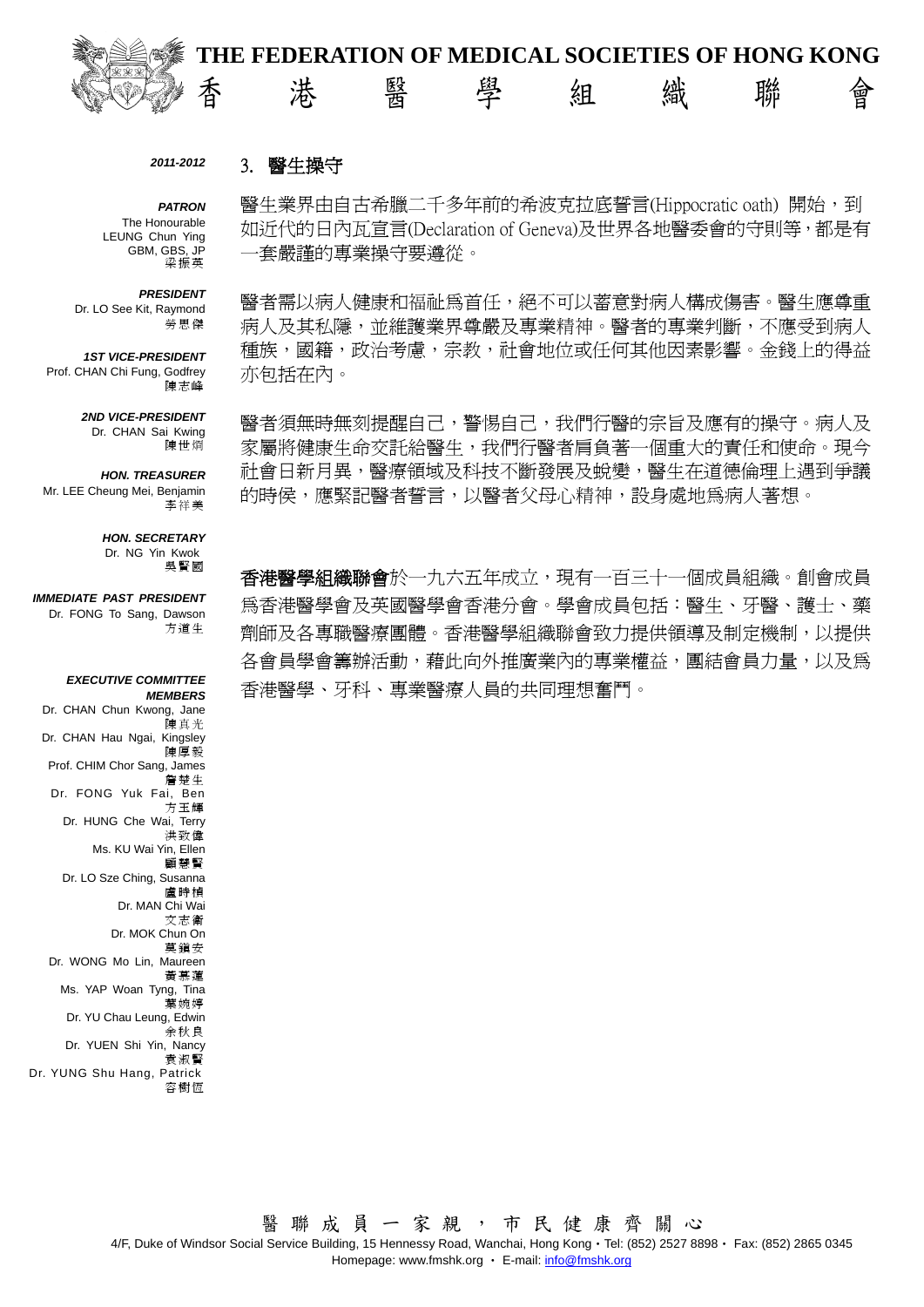



#### *2011-2012*

# **APPENDIX** 附錄

*PATRON*  The Honourable LEUNG Chun Ying GBM, GBS, JP 梁振英

*PRESIDENT*  Dr. LO See Kit, Raymond 勞思傑

*1ST VICE-PRESIDENT*  Prof. CHAN Chi Fung, Godfrey 陳志峰

> *2ND VICE-PRESIDENT*  Dr. CHAN Sai Kwing 陳世烱

*HON. TREASURER*  Mr. LEE Cheung Mei, Benjamin 李祥美

> *HON. SECRETARY*  Dr. NG Yin Kwok 吳賢國

*IMMEDIATE PAST PRESIDENT*  Dr. FONG To Sang, Dawson 方道生

#### *EXECUTIVE COMMITTEE MEMBERS*

Dr. CHAN Chun Kwong, Jane 陳真光 Dr. CHAN Hau Ngai, Kingsley 陳厚毅 Prof. CHIM Chor Sang, James 詹楚生 Dr. FONG Yuk Fai, Ben 方玉輝 Dr. HUNG Che Wai, Terry 洪致偉 Ms. KU Wai Yin, Ellen 顧慧賢 Dr. LO Sze Ching, Susanna 盧時楨 Dr. MAN Chi Wai 文志衛 Dr. MOK Chun On 莫鎮安 Dr. WONG Mo Lin, Maureen 黃慕蓮 Ms. YAP Woan Tyng, Tina 葉婉婷 Dr. YU Chau Leung, Edwin 余秋良 Dr. YUEN Shi Yin, Nancy 袁淑賢

Dr. YUNG Shu Hang, Patrick 容樹恆 The press statement is issued by the Executive Committee of Federation of Medical Societies of Hong Kong and with support from the following member societies:

以上聲明由香港醫學組織聯會的執行委員會及下列各學會聯同發出:

- 1 Association for Integrative Aesthetic Medicine, Hong Kong Limited 香港中西醫美容醫學學會有限公司
- 2 Australian Doctors & Dentists Association of Hong Kong 香港澳州西醫及牙醫協會
- 3 British Medical Association (HK Branch)
- 4 College of Nursing, Hong Kong 香港護理學會
- 5 Hong Kong Association for Integration of Chinese-Western Medicine 香港中西醫結合學會
- 6 Hong Kong Association of Cosmetic Surgery Limited 香港整容外科及醫學美容醫學會有限公司
- 7 Hong Kong Chinese Medical Association 香港中華醫學會
- 8 Hong Kong College of Emergency Medicine 香港急症科醫學會
- 9 Hong Kong College of Health Service Executives 香港醫務行政學院有限公司
- 10 Hong Kong College of Paediatricians 香港兒科醫學院
- 11 Hong Kong Dental Association (Ltd.) 香港牙醫學會(有限公司)
- 12 Hong Kong Midwives Association 香港助產士會
- 13 Hong Kong Paediatric Haematology & Oncology Study Group 香港兒童血液及腫瘤科學會
- 14 Hong Kong Palliative Nursing Association 香港紓緩護理學會
- 15 Hong Kong Psychogeriatric Association 香港老年精神科學會
- 16 Hong Kong Society for Emergency Medicine and Surgery Limited 香港急症醫學
- 17 Hong Kong Society for Histocompatibility and Immunogenetics Limited 香港組織相容性及免疫遺傳學學會有限公司
- 18 Hong Kong Society for Molecular Diagnostic Sciences Limited 香港分子生物診斷學會有限公司
- 19 Hong Kong Society for Nursing Education 香港護理教育學會
- 20 Hong Kong Society for the Study of Thalassaemia 香港地中海貧血學會

4/F, Duke of Windsor Social Service Building, 15 Hennessy Road, Wanchai, Hong Kong‧Tel: (852) 2527 8898‧ Fax: (852) 2865 0345 Homepage: www.fmshk.org • E-mail: info@fmshk.org